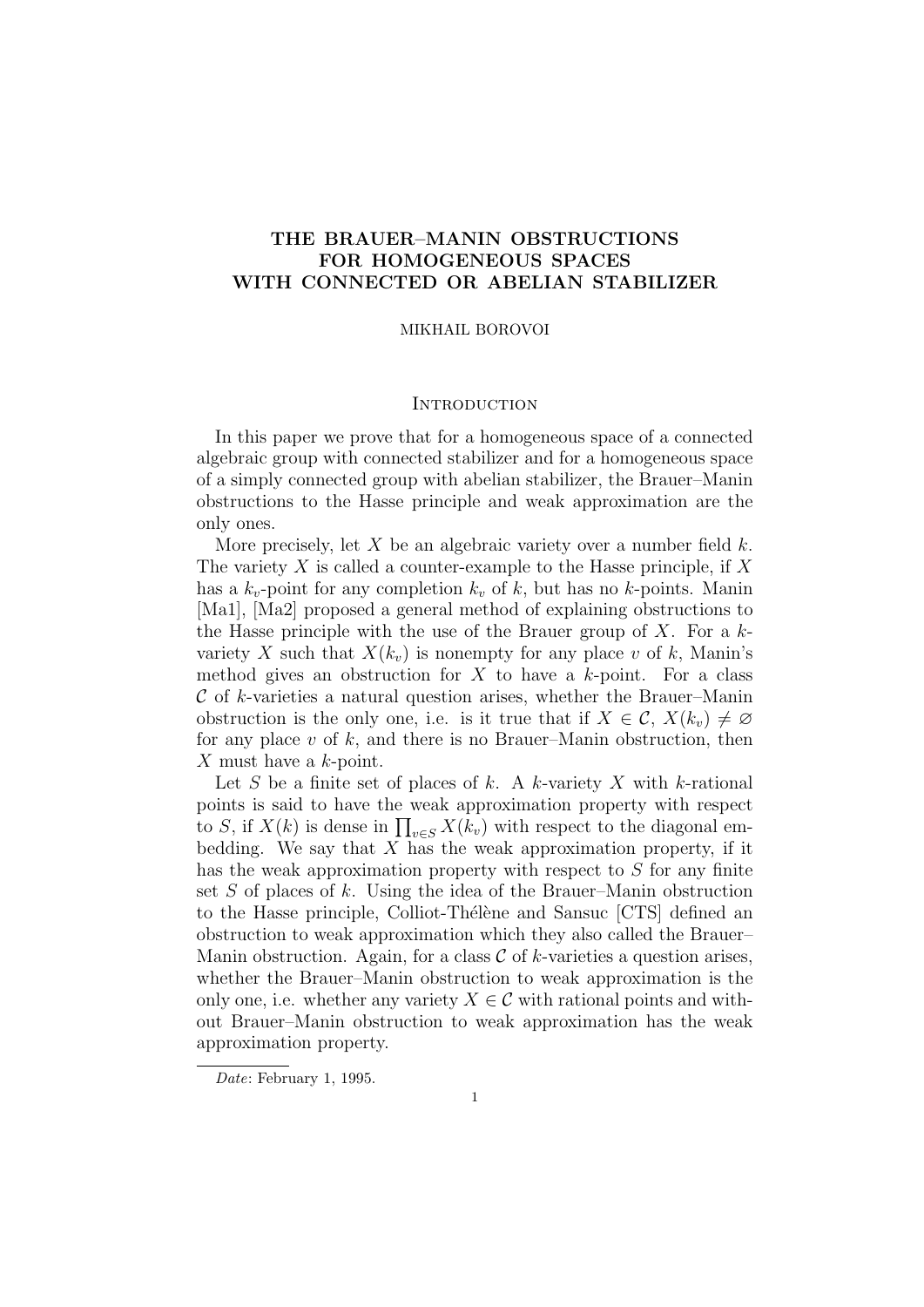The Brauer–Manin obstruction was proved to be nontrivial for all the known counter-examples to the Hasse principle. For many classes of rational surfaces, the Brauer–Manin obstructions to the Hasse principle and weak approximation were proved to be the only ones. The similar assertion was proved for smooth intersections of two quadrics (cf. [CTSSD]) and for pencils of Severi-Brauer varieties (cf. [CTSD]). We refer to [CT1], [CT2], [MaTs] for a discussion and relevant bibliography.

Concerning homogeneous spaces, V. E. Voskresenskii [Vo1, Vo2] proved that the Brauer–Manin obstructions to the Hasse principle and weak approximation are the only ones for principal homogeneous spaces of algebraic tori. In the beautiful paper [Sa] Sansuc proved a similar assertion for principal homogeneous spaces of all the connected algebraic groups. The present author [Bo1, Bo2, Bo3, Bo4] proved that the Hasse principle and weak approximation hold for homogeneous spaces with connected stabilizer of a simply connected group if the stabilizer has no nontrivial characters over the algebraic closure  $\bar{k}$  of  $k$ .

In this paper we consider homogeneous spaces of connected (affine) k-groups with connected stabilizer, and and homogeneous spaces of simply connected  $k$ -groups with abelian stabilizer. For these classes of varieties we prove that the Brauer–Manin obstructions to the Hasse principle and weak approximation are the only ones. Actually we prove the assertion in a more general case. Namely any homogeneous space of a connected  $k$ -group  $G$  is a homogeneous space of some connected  $k$ -group  $G'$  with simply connected semisimple part; we assume that the stabilizer in  $G'$  is an extension of a group of multiplicative type by a semidirect product of a connected semisimple group and a unipotent group. We use the fibration method and a Galois-cohomological construction of a torsor over  $X$  under an induced torus. We use the fibration method in order to reduce the case of a homogeneous space of our group  $G'$  to the already treated 'extreme' cases when  $G'$  is either a torus or simply connected. This permits us to prove the desired assertion assuming that all the  $k$ -characters of the stabilizer come from  $k$ -characters of the group. A new ingredient which is needed to remove this restriction is a construction, for any homogeneous space  $X$ , of a torsor  $Y \to X$  such that Y is a homogeneous space (of another group) satisfying the restriction.

Note that the condition on the stabilizer is essential for us. The author does not know, whether the Brauer–Manin obstruction to the Hasse principle is the only one for homogeneous spaces with nonabelian nonconnected, in particular, nonabelian finite, stabilizer.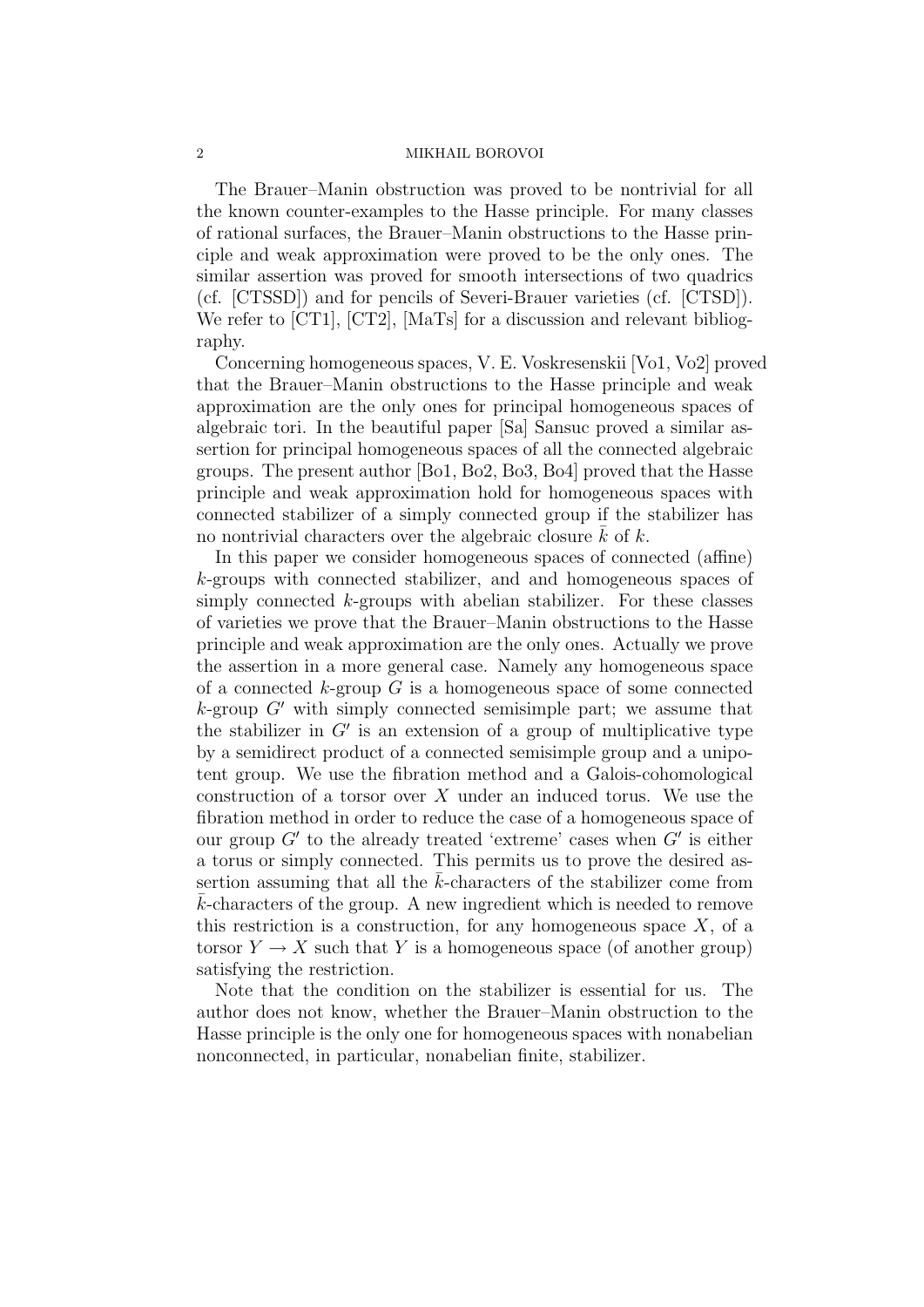The structure of the paper is the following. In Section 1 we define the Brauer–Manin obstructions, and in Section 2 state the main results. In Section 3 we use the fibration method to treat the special case when all the  $k$ -characters of the stabilizer come from  $k$ -characters of the group. In Section 4 we construct a torsor over  $X$  and prove the main results in the general case, assuming that the semisimple part of  $G$  is simply connected. In Section 5 we treat the case when the semisimple part of G is not necessarily simply connected, and the stabilizer is connected.

This paper was written while the author was visiting University of Paris VII, Sonderforschungsbereich 170 (Geometrie und Analysis) at Göttingen University, and Bielefeld University. The author is grateful to these institutions for hospitality, support, and good working conditions. The author is grateful to J.-L. Colliot-Thélène, B. Kunyavskii, A.S. Rapinchuk, J.-J. Sansuc, and T. Zink for useful discussions.

# NOTATION AND CONVENTIONS

k is always a field of characteristic 0, and  $\bar{k}$  is an algebraic closure of  $k$ . If not otherwise stated,  $k$  is assumed to be a number field. Then  $\mathcal{V} = \mathcal{V}(k)$  is the set of places of k;  $\mathcal{V}_r$  and  $\mathcal{V}_{\infty}$  are the sets of real places and of infinite places of k, respectively; we write  $k_v$  for the completion of  $k$  at a place  $v$ .

If S is a finite set of places of k, then  $k_S = \prod_{v \in S} k_v$ ; we write  $k_{\infty} = k_{\mathcal{V}_{\infty}}.$ 

By a k-variety we mean a geometrically irreducible algebraic variety X over a field k; we assume X to be nonsingular. Then  $\text{Br } X =$  $H^2_{\text{\'et}}(X,\mathbb{G}_m)$ , the cohomological Brauer group;  $\widetilde{\text{Br}}_0 X = \text{im} [\text{Br } k \to$  $\text{Br } X$ ;  $\text{Br}_1 X = \text{ker}[\text{Br } X \to \text{Br } X_{\bar{k}}]$ ;  $\text{Br}_a X = \text{Br}_1 X / \text{Br}_0 X$ , the arithmetic Brauer group of X.

If k is a number field and S a finite subset of  $\mathcal{V}(k)$ , then  $E(X)$ (resp.  $B_S(X)$ ) is the subgroup of  $B_{r_a} X$  consisting of elements b whose localizations loc<sub>v</sub>b in Br<sub>a</sub>  $X_{k_v}$  are trivial for all places v of k (resp. for all  $v \notin S$ ). We set  $B_{\omega}(X) = \bigcup_{S} B_{S}(X)$ .

By a k-group we mean an affine algebraic group defined over  $k$ . If H is a k-group, then  $H^{\circ}$  is the connected component of  $H$ ;  $H^{\mathrm{u}}$  is the unipotent radical of  $H^{\circ}$ ;  $H^{\text{red}} = H^{\circ}/H^{\text{u}}$  (it is a connected reductive group);  $H^{ss}$  is the derived group of  $H^{red}$  (it is semisimple);  $H^{tor} =$  $H^{\text{red}}/H^{\text{ss}}$  (it is a torus);  $H^{\text{ssu}} = \text{ker}[H^{\circ} \to H^{\text{tor}}]$  (it is an extension of  $H^{\rm ss}$  by  $H^{\rm u}$  ).

Recall that an algebraic group is of multiplicative type if it is abelian and its connected component is a torus. We always assume that the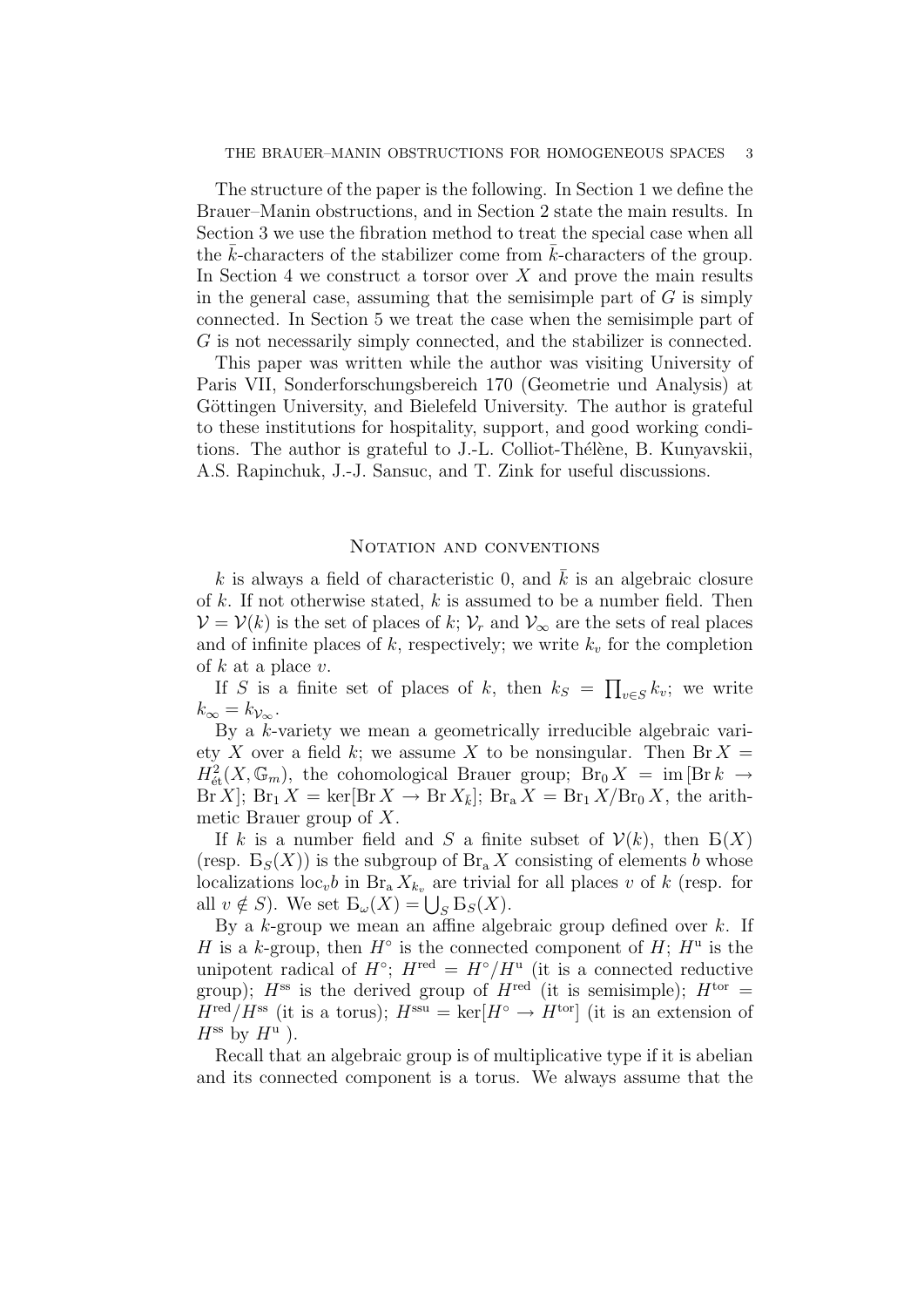group  $H/H^{\text{ssu}}$  is abelian, and set  $H^{\text{mult}} = H/H^{\text{ssu}}$  (being abelian, this group is of multiplicative type).

For any abelian group A we set  $A^D = \text{Hom}(A, \mathbf{Q}/\mathbf{Z})$  (the dual group).

# 1. The Brauer–Manin obstructions

For our purposes the Brauer–Manin obstructions coming from the subgroup  $\text{Br}_1 X$  of  $\text{Br } X$  will suffice. Following [Sa], we define the Brauer–Manin obstructions in terms of the groups  $B(X)$  and  $B_S(X)/B(X)$ , see Notation and conventions for the definitions.

Let  $X$  be a variety over a field  $k$ . Consider the pairing

$$
X(k) \times \text{Br } X \to \text{Br } k, \qquad (x, b) \mapsto b(x)
$$

where  $b(x)$  denotes the restriction of  $b \in \mathbb{B}r X$  to  $x \in X(k)$ .

If  $k$  is a local field, then the above pairing gives us a pairing

$$
X(k) \times \text{Br } X \to \mathbf{Q}/\mathbf{Z}, \qquad (x, b) \mapsto \text{inv}(b(x))
$$

where inv: Br  $k \to \mathbf{Q}/\mathbf{Z}$  is the the homomorphism given by the local class field theory. This pairing is continuous in  $x$ .

Let k be a number field. Assume that  $X(k_n)$  is nonempty for any  $v \in V$ . We define a pairing

$$
\langle , \rangle : \prod_{v \in \mathcal{V}} X(k_v) \times \mathcal{B}_{\omega}(X) \to \mathbf{Q}/\mathbf{Z}, \qquad \langle (x_v)_{v \in \mathcal{V}}, b \rangle = \sum_{v \in \mathcal{V}} \text{inv}_v(\tilde{b}(x_v))
$$

where  $\tilde{b} \in Br_1 X$  is a representative of  $b \in E_{\omega}(X) \subset Br_a X$ , and inv<sub>v</sub>: Br  $k_v \rightarrow \mathbf{Q}/\mathbf{Z}$  is the homomorphism given by the local class field theory. See [Sa], 6.2, for a proof that this sum is actually finite and the resulting pairing is continuous in  $(x_v)_{v \in \mathcal{V}}$ . From the exact sequence

$$
0 \to \text{Br} k \to \bigoplus \text{Br} k_v \xrightarrow{\sum \text{inv}_v} \mathbf{Q}/\mathbf{Z}
$$
 (1.1)

it follows that the pairing  $\langle , \rangle$  is defined correctly (does not depend on the choice of b representing b) and that if  $(x_v)_{v\in\mathcal{V}}$  is the image of some  $x \in X(k)$  under the diagonal embedding then  $\langle (x_v)_{v \in \mathcal{V}}, b \rangle = 0$  (see [Sa] 6.2 for details).

Let  $b \in B(x) \subset B_{\omega}(X)$  and let  $b \in B_{r_1}X$  be a representative of b. Then the localization  $\mathrm{loc}_{v} \tilde{b} \in \text{Br}_1 X_{k_v}$  is contained in  $\text{Br}_0 X_{k_v}$  for any v, hence  $\hat{b}(x_v) \in \text{Br } k$  does not depend on  $x_v$ . We see that  $\langle (x_v)_{v \in \mathcal{V}}, b \rangle$ does not depend on  $(x_v)_{v \in \mathcal{V}}$ . Thus we obtain an element

$$
m_{\mathrm{H}}(X) \in \mathrm{B}(X)^{D} = \mathrm{Hom}(\mathrm{B}(X), \mathbf{Q}/\mathbf{Z}), \qquad b \mapsto \langle (x_{v})_{v \in \mathcal{V}}, b \rangle.
$$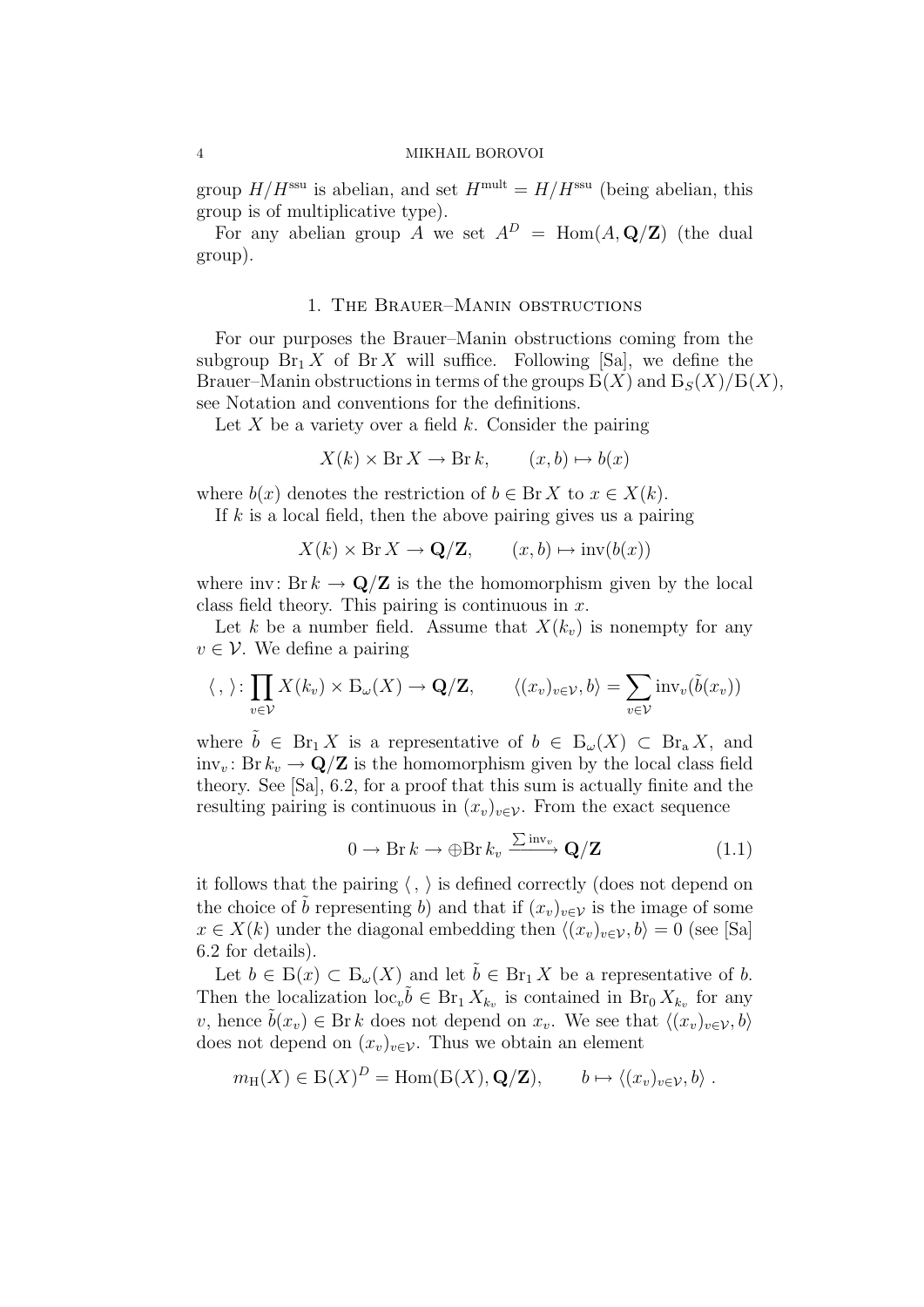If X has a k-point x, then  $\langle x, b \rangle = 0$ , and thus  $m_H(X) = 0$ . We call  $m_H(X)$  the Brauer–Manin obstruction to the Hasse principle for X. If  $X(k) \neq \emptyset$ , then  $m_H(X) = 0$ .

Now assume that X has a k-point x. Let  $S \subset V$  be a finite subset. We write  $k_S = \prod_{v \in S} k_v$ , then  $X(k_S) = \prod_{v \in S} X(k_v)$ . Consider a pairing

$$
\langle , \rangle_S \colon X(k_S) \times B_S(X) \to \mathbf{Q}/\mathbf{Z}, \qquad \langle (x_v)_{v \in S}, b \rangle_S = \sum_{v \in S} (\text{inv}_v(\tilde{b}(x_v)) - \text{inv}_v(\tilde{b}(x)))
$$

where  $\tilde{b} \in \text{Br}_1 X$  is a representative of b. We have

$$
\sum_{v \in S} \mathrm{inv}_v(\tilde{b}(x)) = -\sum_{v \notin S} \mathrm{inv}_v(\tilde{b}(x)),
$$

because  $\sum_{v \in \mathcal{V}} \text{inv}_v(\tilde{b}(x)) = 0$  by (1.1). Since  $b \in B_S(X)$ , we have  $\mathrm{loc}_v \tilde{b} \in \mathrm{Br}_0 X_{k_v}$  for any  $v \notin S$ , and therefore the pairing  $\langle , \rangle_S$  does not depend on the choice of  $x \in X(k)$ . If  $b \in B(X)$ , then  $\langle x_S, b \rangle_S = 0$  for any  $x_S \in X(k_S)$ . Thus the pairing  $\langle , \rangle_S$  induces a pairing

$$
X(k_S) \times B_S(X)/B(X) \to \mathbf{Q}/\mathbf{Z},
$$

or, which is the same, a map

$$
m_{W,S}: X(k_S) \to (B_S(X)/B(X))^D.
$$

The map  $m_{\text{W.S}}$  is continuous because the pairing  $\langle , \rangle_S$  is continuous in  $x_S$ . Further, if  $x \in X(k) \subset X(k_S)$ , then  $m_{\text{W.S}}(x) = 0$ . It follows that if  $x_S$  is contained in the closure  $X(k)$ <sup>5</sup> of  $X(k)$  in  $X(k_S)$ , then  $m_{\text{W},S}(x_S) = 0$ . In particular, if  $X(k)$  is dense in  $X(k_S)$ , then  $m_{\text{W},S}$  is identically 0.

We call  $m_{\text{W}}$ <sub>S</sub> the Brauer–Manin obstruction to weak approximation with respect to  $S$ . If  $X$  has the weak approximation property with respect to S, then  $m_{\text{W.S}}$  is trivial (identically zero).

Let  $\pi: X \to Y$  be a morphism of k-varieties. Assume that  $X(k_n)$ is nonempty for any  $v \in V$ . There is an induced homomorphism  $\pi_*$ :  $E(X)^D \to E(Y)^D$  and one can easily see that

$$
\pi_*(m_{\rm H}(X)) = m_{\rm H}(Y) \ . \tag{1.2}
$$

If  $X$  has a  $k$ -point, then there is a commutative diagram

$$
X(k_S) \xrightarrow{m_{\text{W},\text{S}}(X)} (\text{B}_S(X)/\text{B}(X))^D
$$
  
\n
$$
\pi \downarrow \qquad \qquad \pi_* \downarrow \qquad (1.3)
$$
  
\n
$$
Y(k_S) \xrightarrow{m_{\text{W},\text{S}}(Y)} (\text{B}_S(Y)/\text{B}(Y))^D
$$

where  $\pi_*$  is the homomorphism induced by  $\pi$ .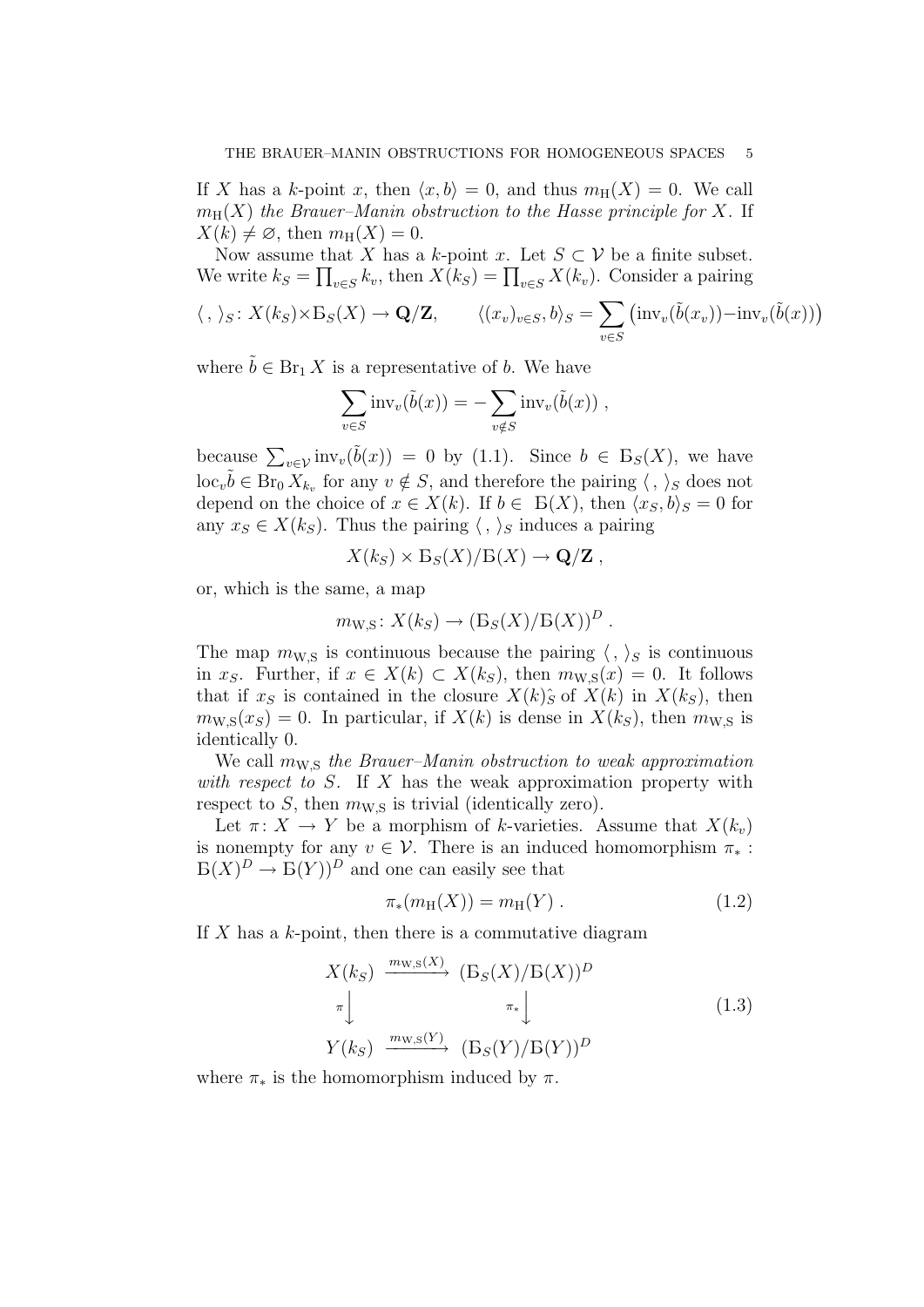#### 2. Main results

2.1. Let X be a homogeneous space of a connected affine algebraic group  $G$  defined over a number field  $k$ . This means that there is a right action  $X \times G \to X$  of G on X defined over k, which is transitive (i.e.  $G(\bar{k})$  act on  $X(\bar{k})$  transitively). We do not assume that X has a k-point. Let  $\bar{x} \in X(\bar{k})$  be a  $\bar{k}$ -point, and  $\bar{H} = \text{Stab}_{G_{\bar{k}}}(\bar{x})$  its stabilizer in  $G_{\bar{k}}$ . We will assume that

$$
Gssu is simply connected, \t(2.1.1)
$$

$$
\bar{H}/\bar{H}^{\text{ssu}}
$$
 is abelian, hence of multiplicative type

(2.1.2)

(see Notation and conventions), and write  $\bar{H}^{\text{mult}}$  for  $\bar{H}/\bar{H}^{\text{ssu}}$ . Note that  $G^{\text{ssu}}$  is simply connected if and only if  $G^{\text{ss}}$  is simply connected.

**Theorem 2.2.** Let  $X$  be a homogeneous space of a connected affine algebraic group G defined over a number field k. Assume that G satisfies (2.1.1) and the stabilizer  $\bar{H}$  of a point  $\bar{x} \in X(\bar{k})$  satisfies (2.1.2). If  $X(k_v)$  is nonempty for any place v of k and the Brauer–Manin obstruction  $m_H \in B(X)^D$  to the Hasse principle for X is trivial (equals zero), then  $X$  has a k-point.

Now assume that X has a k-point, i.e. X is isomorphic to  $H\backslash G$ where  $H$  is a connected k-subgroup of  $G$ .

**Theorem 2.3.** Assume that  $X = H\backslash G$ , where G is a connected affine algebraic group defined over a number field  $k$  and satisfying  $(2.1.1)$  and  $H \subset G$  a k-subgroup satisfying (2.1.2). Let S be a finite set of places of k. If the Brauer–Manin obstruction  $m_{\text{W},\text{S}}$  to weak approximation in X with respect to S is trivial (identically zero), then X has the weak approximation property with respect to S.

Theorem 2.3 follows from Theorem 2.4 below.

**Theorem 2.4.** Let  $X = H\backslash G$  be as in Theorem 2.3. For any finite subset  $S \subset \mathcal{V}$ , if  $x_S \in X(k_S)$  and  $m_{\text{W.S}}(x_S) = 0$ , then  $x_S \in X(k)$  $\hat{s}$  with the notation of Section 1.

Corollary 2.5. The assertions of Theorems 2.2, 2.3, and 2.4 hold either when G is any connected k-group and  $\overline{H}$  is connected or when G satisfies  $(2.1.1)$  and H is abelian.

Theorems 2.2 and 2.4 and Corollary 2.5 will be proved in the rest of the paper.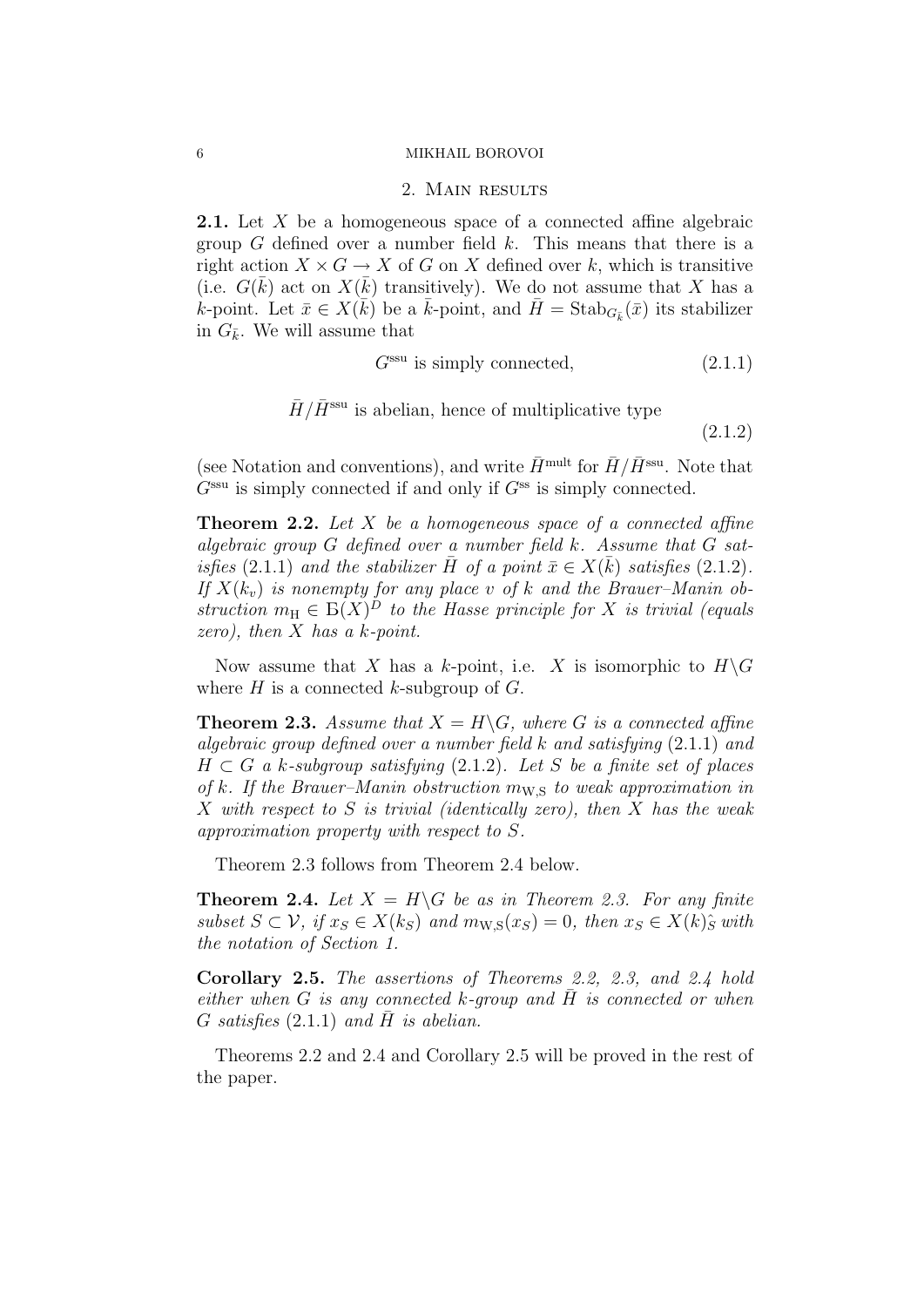#### 3. A special case treated by the fibration method

In order to apply the fibration method we need the following lemma.

**Lemma 3.1.** Let X be a homogeneous space of an affine k-group  $G$ , and N a normal subgroup of G. Then there exists a quotient  $Y = X/N$ , i.e. a homogeneous space Y of  $G/N$  and a smooth G-equivariant map  $\varphi: X \to Y$  such that  $\varphi$  is a quotient map in the sense of [Brl], II-6.3. In particular,  $\varphi$  is surjective and its geometric fibers are orbits of N.

*Proof.* Let  $\bar{x} \in X(\bar{k})$  be a point, and  $\bar{H} \subset G_{\bar{k}}$  its stabilizer. Set  $\bar{H}' =$  $\bar{H} \cdot N_{\bar{k}}$ , it is an algebraic subgroup of  $G_{\bar{k}}$  because N is normal. We identify  $X_{\bar{k}}$  with  $\bar{H} \backslash G_{\bar{k}}$  and set  $\bar{Y} = \bar{H}' \backslash G_{\bar{k}}$ . Let  $\bar{\varphi} : X_{\bar{k}} = \bar{H} \backslash G_{\bar{k}} \to$  $H'\backslash G_{\bar{k}} = Y$  be the canonical morphism making the diagram



commutative. The maps  $can_{\bar{H}}$  and  $can_{\bar{H}'}$  are smooth and surjective, cf. [Brl], II-6.8, hence  $\overline{\varphi}$  is smooth and surjective. One can easily check that the geometric fibers of  $\bar{\varphi}$  are orbits of  $N_{\bar{k}}$ . The action of the Galois group Gal( $\bar{k}/k$ ) on  $X_{\bar{k}}$  induces an action on  $\bar{Y}$ , and one can check that this action yields descent data defining a k-form  $(Y, \varphi)$  of  $(\overline{Y}, \overline{\varphi})$ . By [Brl], II-6.2,  $\varphi$  is a quotient map.

**Lemma 3.2.** Let  $X$  be a homogeneous space of a unipotent group  $U$ over a perfect field k. Then

- (i) X has a k-point;
- (ii) if k is a number field and S is a finite set of places of k, then  $X(k)$  is dense in  $X(k<sub>S</sub>)$ .

*Proof.* We prove (i). Choose  $\bar{x} \in X(\bar{k})$  and set  $\bar{H} = \text{Stab}(\bar{x})$ . Since  $\bar{H}$  is a subgroup of a unipotent group  $U_{\bar{k}}$ , it is unipotent. The homogeneous space X of U with stabilizer  $\overline{H}$  defines a class  $\eta \in H^2(k, \overline{H}, \kappa)$  (see [Sp], 1.20 or [Bo4], 7.7 for the statement and a definition of  $\kappa$ ). The second nonabelian cohomology class  $\eta$  is the obstruction to the existence of of a pair  $(P, \alpha)$  where P is a principal homogeneous space of U and  $\alpha: P \to X$  a U-equivariant morphism, both defined over k. Since  $\overline{H}$  is unipotent, the cohomology class  $\eta$  is neutral, cf. [Dou], IV-1.3 or [Bo4], 4.2. It follows that there exists such a a pair  $(P, \alpha)$ . Any principal homogeneous space of the unipotent k-group  $U$  has a k-point, cf. [Sa], 1.13. Let p be a k-point of P. Then  $x = \alpha(p)$  is a k-point of X, which proves (i).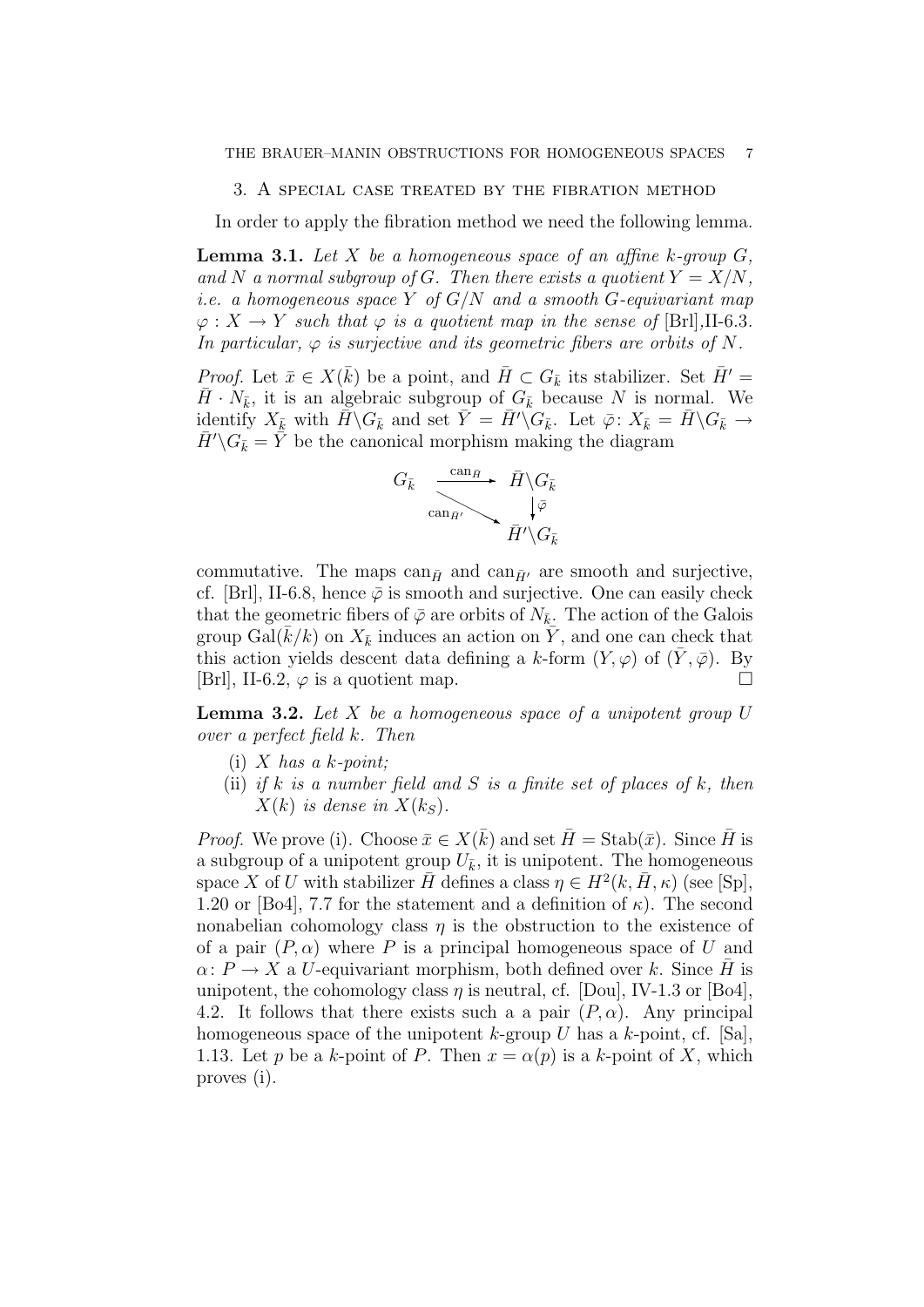We prove (ii). Since  $U$  is unipotent, we have the exponential map Lie  $U \to U$  which is a biregular isomorphism. It follows that  $U(k)$  is dense in  $U(k_S)$ . Choose  $x \in X(k)$  and set  $H = \text{Stab}_U(x)$ . Then H is a unipotent group, hence  $H^1(K, H) = 1$  for any extension K of k, cf. [Sa], 1.13. It follows that  $U(k_S)$  acts on  $X(k_S)$  transitively, and therefore k-points of X are dense in  $X(k<sub>S</sub>)$ .

**Proposition 3.3.** Let  $X$  be a homogeneous space of  $G$  where  $G$  is a torus. Then

- (i) the assertions of Theorem 2.2 is true;
- (ii) the assertion of Theorem 2.4 is true;
- (iii)  $X(k)$  is dense in  $X(k_{\infty})$ .

*Proof.* Since G is abelian, any two points  $\bar{x}_1, \bar{x}_2 \in X(\bar{k})$  have the same stabilizer, and therefore the stabilizer  $\bar{H}$  of a point  $\bar{x} \in X(\bar{k})$  is defined over k. Let H denote the corresponding k-group. Then X is a principal homogeneous space of the group  $G/H$  which is a torus. For principal homogeneous spaces of tori, Theorem 2.2 was proved by Voskresenskii [Vo1],[Vo2], see also Sansuc [Sa], 8.7; this proves (i). Theorem 2.4 for principal homogeneous space of tori was proved by Voskresenskii [Vo1], [Vo2] (see also Sansuc [Sa], 8.12), but only for the case when S is sufficiently large (e.g. contains all the places of  $k$  which are ramified in the splitting field of the torus). One obtains a proof for any  $S$  by substituting S for  $\omega$  in the statements and proofs of Lemma 8.10 and Proposition 8.12 of [Sa]. This proves (ii). The assertion (iii) (due to Serre) follows from (ii), cf. [Sa],  $3.5(iii)$ .

**Proposition 3.4.** Let  $X$  be a homogeneous space of a simply connected k-group G with connected stabilizer  $\bar{H}$  such that  $\bar{H} = \bar{H}^{\text{ssu}}$ . Then

- (i) if X has a  $k_v$ -point for any archimedean place v of k, then X has a k-point;
- (ii) if X has a k-point, then  $X(k)$  is dense in  $X(k<sub>S</sub>)$  for any finite set  $S \subset \mathcal{V}(k)$ .

*Proof.* A connected  $k$ -group  $G$  is simply connected if and only if the group  $G^{\text{red}} := G/G^{\text{u}}$  (see Notation and conventions) is semisimple simply connected. In the case when  $G$  is semisimple simply connected, the assertion (i) was proved in [Bo4]. We will reduce the general case to this one. Let  $U = G^{\mathrm{u}}$ , then by Lemma 3.1 there exists a quotient  $Y = X/U$ which is a homogeneous space of  $G^{\text{red}} = G/U$ . Let  $\varphi \colon X \to Y$  denote the canonical map. Assume that there exists a point  $x_{\infty} \in X(k_{\infty})$ , and write  $y_{\infty} = \varphi(x_{\infty}) \in Y(k_{\infty})$ . The variety Y is a homogeneous space of the semisimple simply connected group  $G^{\text{red}} = G^{\text{ss}}$  with connected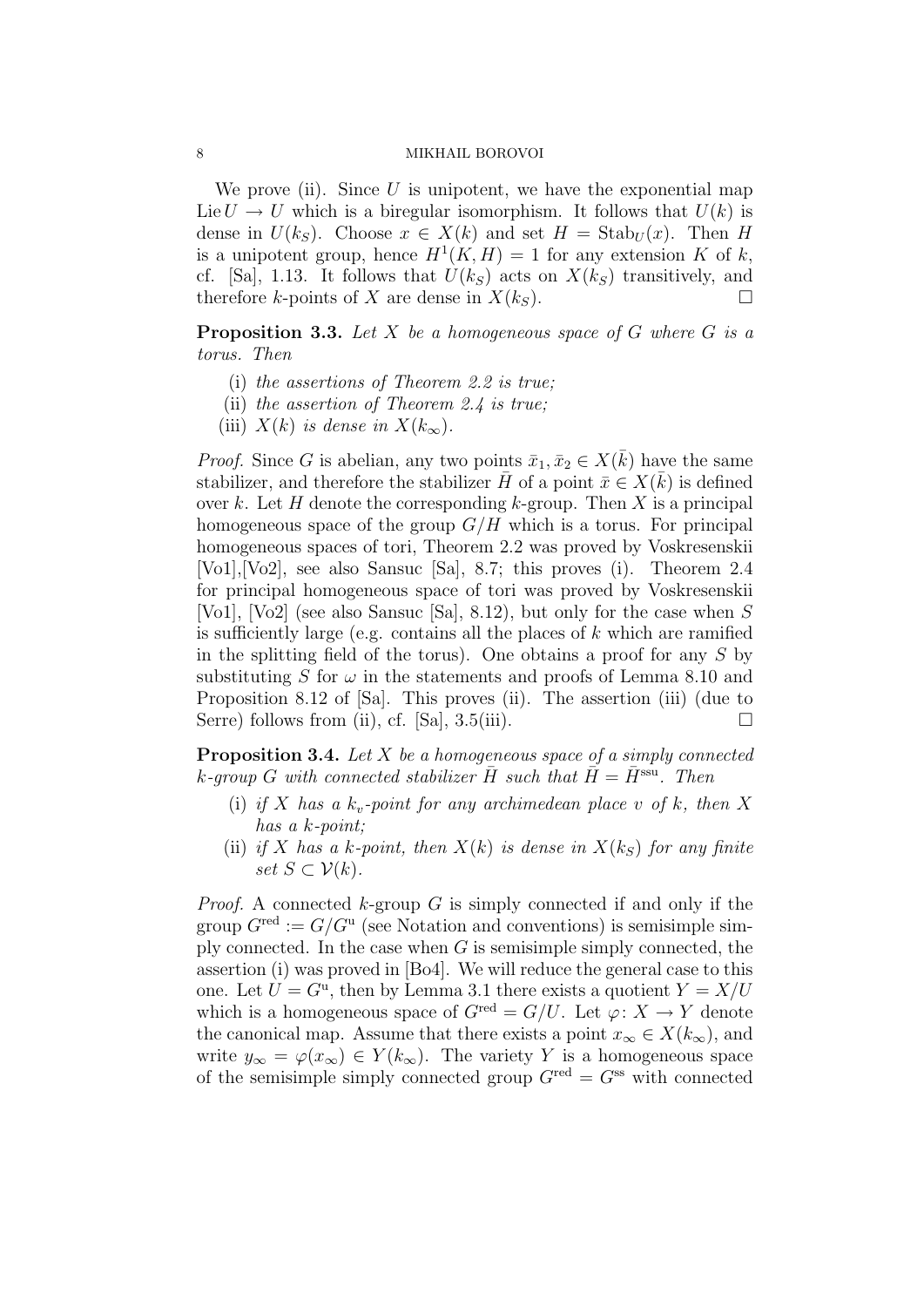stabilizer having no nontrivial k-characters. By [Bo4], 7.3(vi), since  $Y(k_{\infty}) \neq \emptyset$ , the variety Y has a k-point y.

The subvariety  $X_y := \varphi^{-1}(y)$  of X is a homogeneous space of U, and by Lemma 3.2(i) it has a k-point, which proves (i). The assertion (ii) is proved in [Bo2], Theorems 1.1 and 1.4.  $\Box$ 

Recall that we always assume that that  $(2.1.2)$  is satisfied, and therefore the notation  $\bar{H}^{\text{mult}}$  makes sense.

**Proposition 3.5.** Let  $X$  be a homogeneous space of a connected  $k$ group G with stabilizer  $\overline{H} \subset G_{\overline{k}}$ . Assume that  $G^{\text{ssu}}$  is simply connected and

(\*) the homomorphism  $\bar{H}^{\text{mult}} \to G_{\bar{k}}^{\text{tor}}$  induced by the inclusion  $\bar{H} \subset$  $G_{\bar{k}}$  is injective.

Then

- (i) the assertion of Theorem 2.2 is true;
- (ii) the assertion of Theorem 2.4 is true.

Proof. We use the fibration method in order to reduce the assertion to the cases considered in Propositions 3.3 and 3.4.

Set  $Y = X/G^{\text{ssu}}$  (this quotient exists by Lemma 3.1), and let  $\varphi$ :  $X \to Y$  be the canonical map. The base Y of the fibering  $\varphi: X \to Y$ is a homogeneous space of the torus  $G/G^{\text{ssu}} = G^{\text{tor}}$ , and the fibers are homogeneous spaces of the simply connected group  $G<sup>ssu</sup>$ .

We prove (i). Assume that  $X(k_v) \neq \emptyset$  for any  $v \in V$  and  $m_H(X) =$ 0. Then  $Y(k_v) \neq \emptyset$  for any  $v \in V$ . By (1.2) we have  $m_H(Y) =$  $\varphi_*(m_\text{H}(X)) = 0$ . By Proposition 3.3(i) Y has a k-point.

The morphism  $\varphi$  is smooth, and therefore  $\varphi(X(k_{\infty}))$  is open in  $Y(k_{\infty})$ . Since Y is a principal homogeneous space of a torus and has a k-point, by Proposition 3.3(iii) the set  $Y(k)$  is dense in  $Y(k_{\infty})$ . It follows that there exists a k-point  $y \in Y(k) \cap \varphi(X(k_{\infty}))$ .

Consider the fiber  $X_y = \varphi^{-1}(y)$  of  $\varphi$  over y, it is a homogeneous space of  $G^{\text{ssu}}$  with stabilizer  $\overline{H}^{\prime} = \overline{H} \cap G^{\text{ssu}}$ . Since the map  $\overline{H}^{\text{mult}} \to G_{\overline{k}}^{\text{tor}}$ is injective, we have  $\bar{H} \cap G^{\text{ssu}} = \bar{H}^{\text{ssu}}$ , hence  $\bar{H}' = \bar{H}^{\text{ssu}}$ . It follows that  $\bar{H}'$  is connected and  $(\bar{H}')^{\text{mult}} = 1$ . By assumption  $G^{\text{ssu}}$  is simply connected and by construction  $X_y(k_\infty) \neq \emptyset$ . Now it follows from Proposition 3.4(i) that  $X_y$  has a k-point. Thus X has a k-point, which proves (i).

We prove (ii). Assume that X has k-points. Let  $x_S \in X(k_S)$ . Assume that  $m_{\text{W},S}(x_S) = 0$ . Set  $\Sigma = S \cup \mathcal{V}_r$ , and let  $x_{\Sigma} \in X(k_{\Sigma})$  be a point projecting to  $x_S$ . It suffices to prove that  $x_\Sigma \in X(k)_{\Sigma}$ . Let  $U_X \subset X(k_{\Sigma})$  be an open neighborhood of  $x_{\Sigma}$ . We will prove that  $U_X$ contains k-points.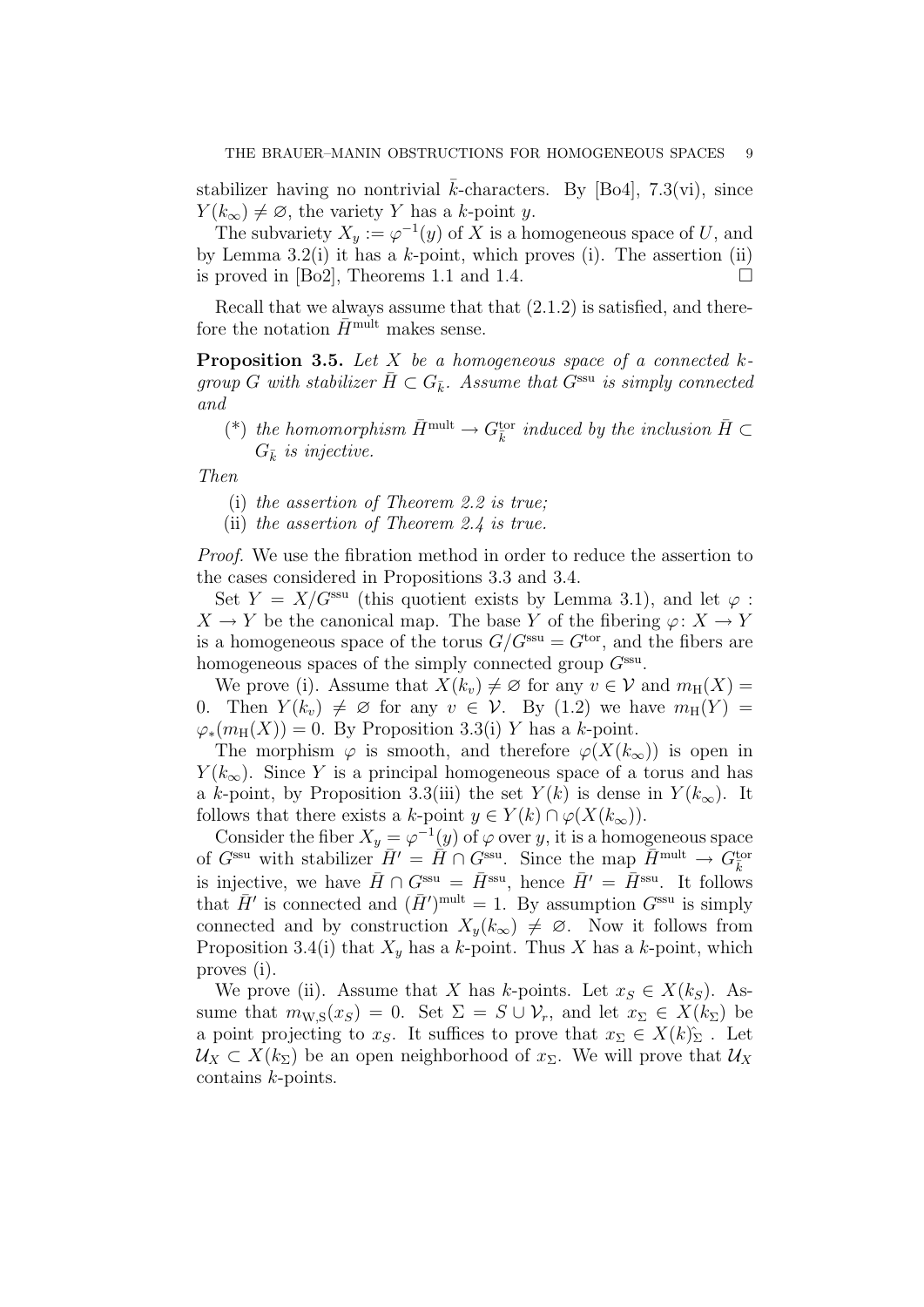Set  $y_{\Sigma} = \varphi(x_{\Sigma}) \in Y(k_{\Sigma}), y_{S} = \varphi(x_{S}) \in Y(k_{S});$  then  $y_{\Sigma}$  projects to y<sub>S</sub>. By hypothesis  $m_{\text{W},S}(X)(x_S) = 0$ . By  $(1.3)$   $m_{\text{W},S}(Y)(y_S) =$  $\pi_*(m_{\text{WS}}(X)(x_S) = 0$ . By Proposition 3.3(ii)  $y_S \in Y(k)$ <sup>2</sup>. By [Sa] (3.3.3) then  $y_{\Sigma} \in Y(k)_{\Sigma}$ , because  $\Sigma$  and  $S$  differ only by real places.

Set  $\mathcal{U}_Y = \varphi(\mathcal{U}_X) \subset Y(k_\Sigma)$ , it is an open subset of  $Y(k_\Sigma)$ , because  $\varphi$ is a smooth morphism. Since  $\mathcal{U}_Y$  contains  $y_\Sigma \in Y(k)_{\Sigma}^{\hat{}}$ , there exists a k-point  $y \in Y(k) \cap \mathcal{U}_Y$ . As above, set  $X_y = \varphi^{-1}(y)$ , it is a homogeneous space of the simply connected group  $G^{\text{ssu}}$  with some stabilizer  $\bar{H}'$ . We have remarked that  $\bar{H}'$  is connected and  $(\bar{H}')^{\text{tor}} = 1$ . Since by construction  $\Sigma$  contains all the real places of k, and  $X_y(k_{\Sigma}) \neq \emptyset$ , we see that  $X_y(k_\infty) \neq \emptyset$ . By Proposition 3.4  $X_y$  has k-points and these k-points are dense in  $X_y(k_{\Sigma})$ . Set  $\mathcal{U}' = \mathcal{U}_X \cap X_y(k_{\Sigma})$ , it is a nonempty open subset in  $X_y(k_{\Sigma})$ , hence it contains a k-point x. Thus there exists a point  $x \in X(k) \cap U_X$ , which proves (ii).

# 4. Construction of a torsor

In this section we remove the assumption  $(*)$  of Proposition 3.5, namely that the homomorphism  $\bar{H}^{\text{mult}} \to G_{\bar{k}}^{\text{tor}}$  induced by the inclusion  $\bar{H} \subset G_{\bar{k}}$  is injective.

4.1. First we define a k-form  $H^{\rm m}$  of  $\bar{H}^{\rm mult}$  depending only on G and  $X$ .

For  $\sigma \in \text{Gal}(\bar{k}/k)$ , choose  $g_{\sigma} \in G(\bar{k})$  such that  $\sigma_x = x \cdot g_{\sigma}$ . For  $h \in \bar{H}(\bar{k})$  we have

$$
x \cdot h = x
$$
,  $x \cdot g_{\sigma} \cdot {}^{\sigma}h = x \cdot g_{\sigma}$ ,  $g_{\sigma} \cdot {}^{\sigma}\bar{H} \cdot g_{\sigma}^{-1} = \bar{H}$ 

so we obtain a  $\sigma$ -semialgebraic automorphism (see [Bo4], 1.1 for a definition)

$$
\nu_\sigma\colon \bar{H}\to \bar{H},\quad h\mapsto g_\sigma\!\cdot^\sigma\!\!h\!\cdot\!g_\sigma^{-1}\;.
$$

Clearly  $\nu_{\sigma}$  induces a  $\sigma$ -semialgebraic automorphism  $\nu_{\sigma}^{\text{m}}$  of  $\bar{H}^{\text{mult}}$ . If we choose another  $g_{\sigma}$ , say  $g'_{\sigma} = h' g_{\sigma}$ , then we get  $\nu'_{\sigma} = \text{int}(h') \circ \nu_{\sigma}$ . Since the inner automorphisms of  $\tilde{H}$  act trivially on  $\tilde{H}$ <sup>mult</sup>, we see that the  $\sigma$ -semialgebraic automorphism  $\nu_{\sigma}^{\text{m}}$  of  $\bar{H}^{\text{mult}}$  does not depend on the choice of  $g_{\sigma}$ . For  $\sigma, \tau \in \text{Gal}(\bar{k}/k)$  we have  $\nu_{\sigma\tau}^{\text{m}} = \nu_{\sigma}^{\text{m}} \circ \nu_{\tau}^{\text{m}}$ , hence the family  $(\nu_{\sigma}^{\text{m}})_{\sigma \in \text{Gal}(\bar{k}/k)}$  is descent data defining a k-form  $H^{\text{m}}$  of  $\bar{H}^{\text{mult}}$ .

Now let  $\bar{x}_1 \in X(\bar{k})$  be another  $\bar{k}$ -point and  $\bar{H}_1$  its stabilizer in  $G_{\bar{k}}$ . Let  $\bar{H}_1^{\text{m}}$  be the corresponding k-form of  $\bar{H}_1^{\text{mult}}$ . Choose  $g \in G(\bar{k})$  such that  $\bar{x}_1 = x \cdot g$ . Consider the isomorphism

$$
\mu_g \colon \bar{H} \to \bar{H}_1, \quad h \mapsto g^{-1} h g \ .
$$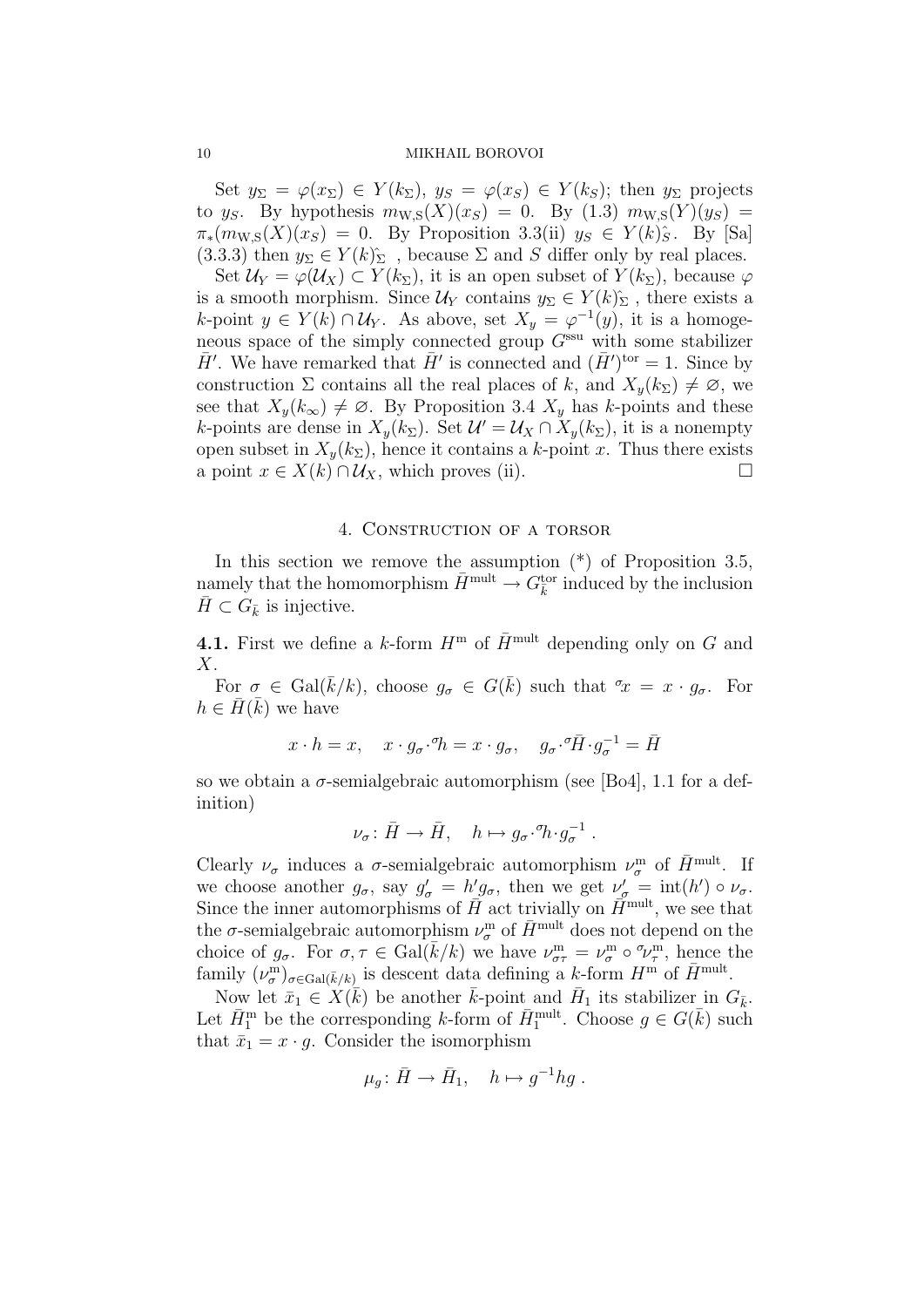One can easily check that the induced isomorphism  $\mu_g^m: \bar{H}^{\text{mult}} \to \bar{H}^{\text{mult}}_1$ does not depend on the choice of  $g$  and defines a canonical isomorphism  $H^{\mathrm{m}} \stackrel{\sim}{\rightarrow} H_1^{\mathrm{m}}$ . We can therefore identify  $H_1^{\mathrm{m}}$  with  $H^{\mathrm{m}}$ .

**4.2.** A k-torus  $T$  is called induced (or quasi-trivial) if its character group  $X^*(T_{\bar{k}}) := \text{Hom}(T_{\bar{k}}, \mathbb{G}_{>})$  has a  $\text{Gal}(\bar{k}/k)$ -invariant basis. Choose an embedding  $j: H^m \hookrightarrow T$  of  $H^m$  into an induced torus and set  $F =$  $G \times T$ . We wish to construct a homogeneous space Y of F and an F-equivariant morphism  $\pi: Y \to X$ .

First assume that X has a k-point x with stabilizer H. Then  $H^m =$  $H^{\text{mult}}$ , and we define an embedding

$$
H \to F = G \times T, \qquad h \mapsto (i(h), j(h))
$$

where  $i: H \hookrightarrow G$  is the inclusion map. Set  $Y = H\backslash F$ ; it is a homogeneous space of  $F$  with stabilizer  $H$ , and there is an  $F$ -equivariant map

$$
\pi: Y \to X \qquad H \cdot (g, t) \mapsto H \cdot g \ .
$$

One checks immediately that  $\pi: Y \to X$  is a torsor under T.

In the general case we do not assume that  $X$  has a  $k$ -point. However X has a  $\bar{k}$ -point  $\bar{x}$ , whose stabilizer we denote by  $\bar{H}$ . We define a homogeneous space  $\bar{Y} = \bar{H} \backslash F_{\bar{k}}$  of  $F_{\bar{k}}$  and an  $F_{\bar{k}}$ -equivariant map

$$
\bar{\pi} \colon \bar{Y} \to X_{\bar{k}} , \qquad \bar{H} \cdot (g, t) \mapsto \bar{H} \cdot g .
$$

Then  $\bar{\pi} \colon \bar{Y} \to X_{\bar{k}}$  is a torsor under  $T_{\bar{k}}$ . The homomorphism  $\bar{H}^{\text{mult}} \to$  $F_{\bar{k}}^{\text{tor}}$  is injective.

We are interested whether there exists a k-form  $(Y, \pi)$  of the pair  $(\bar{Y}, \bar{\pi})$ , where Y is a homogeneous space of the group F and  $\pi : Y \to X$ is an F-equivariant map with respect to the projection  $F \to G$ . If there exists a k-form  $(Y, \pi)$  of the pair  $(\overline{Y}, \overline{\pi})$ , then  $\pi : Y \to X$  is a torsor under T.

**Lemma 4.3.** If  $X(k_v) \neq \emptyset$  for any  $v \in V$ , then there exists a k-form  $(Y, \pi)$  of the pair  $(\bar{Y}, \bar{\pi})$ .

Lemma 4.3 will be proved later.

**Lemma 4.4.** Assume that there exists a k-form  $(Y, \pi)$  of  $(\bar{Y}, \bar{\pi})$ . Then the map  $\pi$  induces isomorphisms

$$
B_S(X) \xrightarrow{\sim} B_S(Y) , \quad B(X) \xrightarrow{\sim} B(Y)
$$

*Proof.* The map  $\pi: Y \to X$  is a torsor under the induced torus T. By [Sa], (6.10.3), there is an exact sequence

Pic 
$$
T \to \text{Br}_1 X \xrightarrow{\pi^*} \text{Br}_1 Y \to \text{Br}_a T
$$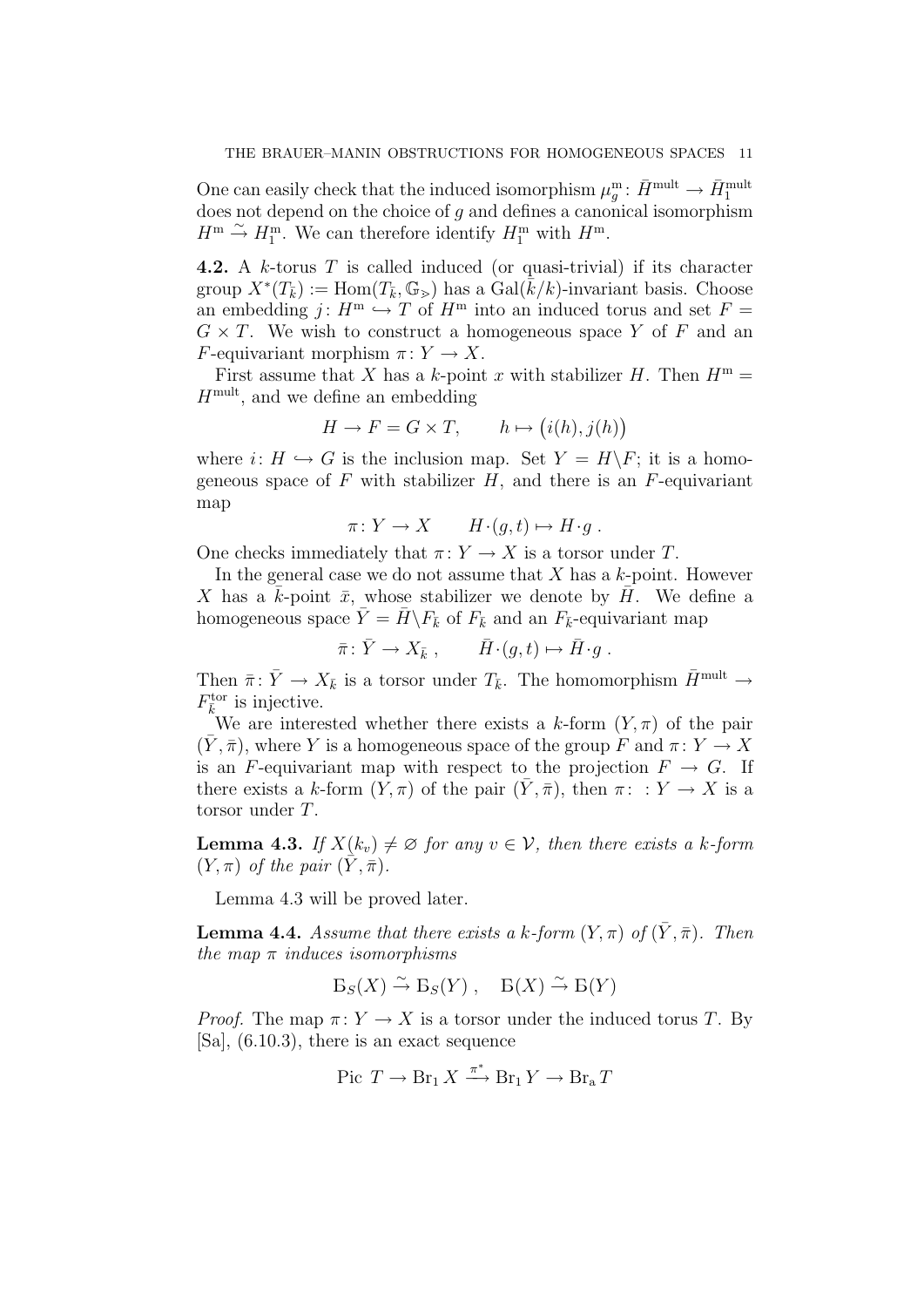Since T is an induced torus, by [Sa],  $6.9(v)$  we have Pic  $T = 0$ , hence  $\pi^*$  is injective. From the commutative diagram



we obtain an exact sequence

$$
0 \to \operatorname{Br}_{\rm a} X \to \operatorname{Br}_{\rm a} Y \to \operatorname{Br}_{\rm a} T.
$$

We have similar exact sequences for all the completions  $k_v$  of k, whence we obtain exact sequences

$$
0 \to \mathcal{B}_S(X) \to \mathcal{B}_S(Y) \to \mathcal{B}_S(T)
$$

for any S. By [Sa], 6.9(v) we have  $B_{\omega}(T) = 0$ , whence  $B_{S}(T) = 0$ . It follows that the canonical homomorphisms  $B_S(X) \to B_S(Y)$  are isomorphisms. In particular the homomorphism  $B(X) \to B(Y)$  is an isomorphism.

**4.5.** Proof of Theorem 2.2 modulo Lemma 4.3. Since  $H^1(k_v, T) = 0$ (because T is an induced torus) and the variety X has a  $k_v$ -point for any place v of k, we see that Y has a  $k_v$ -point for any v. By Lemma 4.4 the map  $\pi_* \colon \mathcal{B}(Y)^D \to \mathcal{B}(X)^D$  is an isomorphism. By  $(1.2) \pi_*(m_\mathcal{H}(Y)) =$  $m_{\rm H}(X)$ . But  $m_{\rm H}(X) = 0$ , hence  $m_{\rm H}(Y) = 0$ . By Proposition 3.5(i) the variety Y has a k-point y. It follows that there is a k-point  $x = \pi(y)$ in X, which proves Theorem 2.2.

**4.6.** Proof of Theorem 2.4 modulo Lemma 4.3. Since  $H^1(k,T) =$ 0 and X has a k-point, we see that Y has a k-point. Let  $x<sub>S</sub>$  be a point of  $X(k_S)$ . Since  $H^1(k_v, T) = 0$  for any v, there exists a point  $y_S \in Y(k_S)$  such that  $\pi(y_S) = x_S$ . By Lemma 4.4 the map  $\pi_*: (\mathcal{B}_S(Y)/\mathcal{B}(Y))^D \to (\mathcal{B}_S(X)/\mathcal{B}(X))^D$  is an isomorphism. By (1.3) we have  $\pi_*(m_{W,S}(Y)(y_S)) = m_{W,S}(X)(x_S)$ . But  $m_{W,S}(X)(x_S) = 0$ , hence  $m_{\text{W},S}(Y)(y_S) = 0$ . By Proposition 3.5(ii) the point  $y_S$  is contained in  $Y(k)\hat{S}$ . It follows that  $x_S \in X(k)\hat{S}$ , which proves Theorem 2.4.  $\Box$ 

4.7. We will give a cohomological criterion of existence of a k-form  $(Y, \pi)$  of  $(Y, \bar{\pi})$  where Y is a homogeneous space of F and  $\pi$  is an F-equivariant map.

An element  $\sigma \in \text{Gal}(\bar{k}/k)$  acts on  $X_{\bar{k}}$  by a  $\sigma$ -semialgebraic automorphism  $\sigma_*: X_{\bar{k}} \to X_{\bar{k}}$ . We can lift  $\sigma_*$  to a  $\sigma$ -semialgebraic automorphism  $a_{\sigma} : \bar{Y} \to \bar{Y}$  as follows. As before, let  $\bar{x} \in X(\bar{k})$  be a  $\bar{k}$ -point of X and  $\bar{H} \subset G_{\bar{k}}$  its stabilizer. We identify  $X_{\bar{k}}$  with  $\bar{H} \backslash G_{\bar{k}}$ . By definition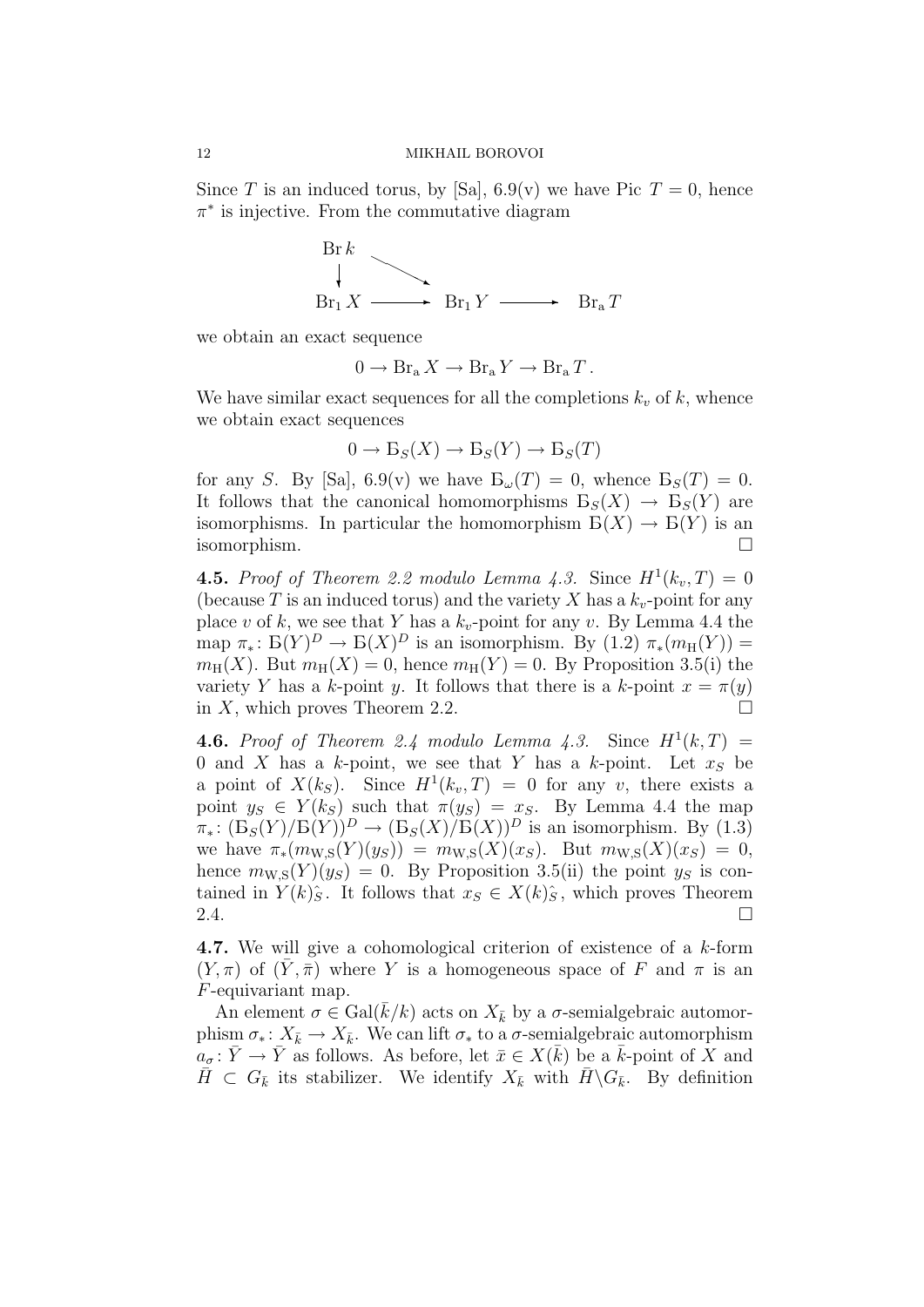$\bar{Y} = \bar{H} \backslash F_{\bar{k}}$ . Let  $\sigma \in \text{Gal}(\bar{k}/k)$ . Choose  $g_{\sigma} \in G(\bar{k})$  such that  $\bar{x} = \bar{x} \cdot g_{\sigma}$ . We set

$$
a_{\sigma}(\bar{H}\cdot(g,t))=\bar{H}\cdot(g_{\sigma}\cdot^{\sigma}g,\,^{\sigma}t).
$$

Then  $a_{\sigma} \colon \bar{Y} \to \bar{Y}$  is compatible with  $\sigma_* \colon X_{\bar{k}} \to X_{\bar{k}}$ , i.e.  $\bar{\pi} \circ a_{\sigma} = \sigma_* \circ \bar{\pi}$ .

The automorphism  $a_{\sigma}$  depends on the choice of  $q_{\sigma}$ , and in general  $a_{\sigma\tau} \neq a_{\sigma} \cdot a_{\tau}$  for  $\sigma, \tau \in Gal(\bar{k}/k)$ . However one can check that Aut  $_{F,X}\bar{Y} = T(\bar{k})$ , and therefore we may write

$$
a_{\sigma} \cdot {}^{\sigma}\! a_{\tau} = d_{\sigma,\tau} \; a_{\sigma\tau}
$$

with  $d_{\sigma,\tau} \in T(\bar{k})$ . One checks immediately that  $d_{\sigma,\tau}$  is a cocycle of  $Gal(\overline{k}/k)$  with coefficients in  $T(\overline{k})$  and that its class  $\eta \in H^2(k, T)$  does not depend on the choice of the family  $(a_{\sigma})_{\sigma \in \text{Gal}(\bar{k}/k)}$ .

**Lemma 4.8.** The cohomology class  $\eta \in H^2(k,T)$  constructed in 4.7 equals zero if and only if there exists a k-form  $(Y, \pi)$  of the pair  $(\overline{Y}, \overline{\pi})$ .

Idea of proof. If there exists a k-form  $(Y, \pi)$  of  $(\bar{Y}, \bar{\pi})$ , we can set  $a_{\sigma} = \sigma_* \colon Y_{\bar{k}} \to Y_{\bar{k}}$ . Then  $a_{\sigma\tau} = a_{\sigma} \cdot \sigma_{a_{\tau}}$ , hence  $\eta = 0$ . Conversely, it is easy to check that if  $\eta = 0$  then we can choose  $(a_{\sigma})_{\sigma \in \text{Gal}(\bar{k}/k)}$  such that  $a_{\sigma\tau} = a_{\sigma} \cdot a_{\tau}$ . The family  $(a_{\sigma})_{\sigma \in \text{Gal}(\bar{k}/k)}$  is descent data defining a  $k$ -form  $(Y, \pi)$  of  $(\bar{Y}, \bar{\pi})$ .

Note that if  $X$  has a  $k$ -point, then, as we have seen in 4.2, there exist a k-form  $(Y, \pi)$  of  $(Y, \overline{\pi})$ , hence  $\eta = 0$ .

**4.9.** Proof of Lemma 4.3. By hypothesis X has a  $k_v$ -point for any place v of k. It follows that the localization  $\mathrm{loc}_{v} \eta \in H^{2}(k_{v}, T)$  equals zero for any  $v \in \mathcal{V}$ . This means that

$$
\eta \in \mathrm{III}^2(k,T) := \ker[H^2(k,T) \to \prod_{v \in \mathcal{V}} H^2(k_v,T)].
$$

But  $III^2(k, T) = 0$  because T is an induced torus, cf. e.g. [Sa], (1.9.1). It follows that  $\eta = 0$ . By Lemma 4.8 there exist a k-form  $(Y, \pi)$  of  $(\bar{Y}, \bar{\pi})$ . Lemma 4.3 is proved.

This completes the proof of Theorems 2.2, 2.3, and 2.4.

# 5. Connected stabiliser

In this section we prove Corollary 2.5.

**Lemma 5.1.** Let G be a connected group over any field k. Then there exists an extension

$$
1 \to Z \to G' \to G \to 1
$$

such that Z is a torus and  $(G')^{\text{ssu}}$  is simply connected.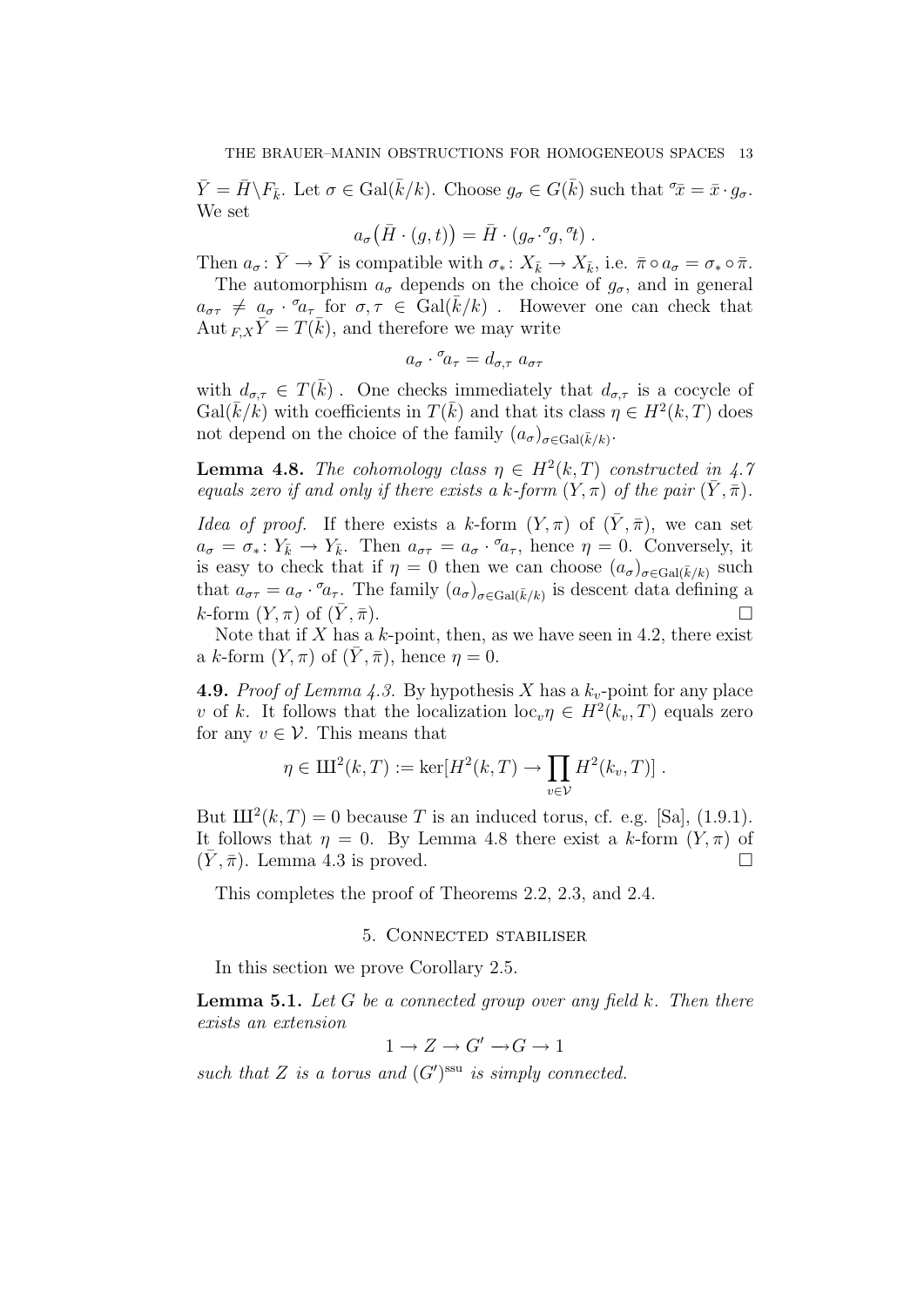Proof. By Levi's theorem G is isomorphic to the semidirect product  $G^{\rm u} \rtimes G^{\rm red}$ . By [La], pp. 228–229, [MSh], 3.1, for the reductive group  $G<sup>red</sup>$  there exists an extension

$$
1 \to Z \to G'' \to G^{\text{red}} \to 1
$$

such that Z is a torus and  $(G'')^{ss}$  is simply connected. We set  $G' =$  $G^{\mathrm{u}} \rtimes G^{\prime\prime}$ 

**Lemma 5.2.** Let X be a homogeneous space of a connected  $k$ -group with connected stabilizer  $\overline{H} \subset G_{\overline{k}}$ . Then X is a homogeneous space of another k-group G' with connected stabilizer  $\overline{H}' \subset G'_{\overline{k}}$  such that the  $group (G')^{ssu}$  is simply connected.

*Proof.* Let  $G' \rightarrow G$  be the extension constructed in Lemma 5.1. Then  $(G')^{\text{ssu}}$  is simply connected. For  $\bar{x} \in X(\bar{k})$  set  $\bar{H} = \text{Stab}_G(\bar{x}), \bar{H}' =$  $Stab_{G'}(\bar{x})$ . From the exact sequence

$$
1 \to Z_{\bar{k}} \to \bar{H}' \to \bar{H} \to 1
$$

we see that  $\bar{H}'$  is connected.

**5.3.** Proof of Corollary 2.5. In the second case  $\bar{H}/\bar{H}^{\text{ssu}}$  is clearly abelian. (Note that in this case  $\bar{H}$  is defined over k.) In the first case by Lemma 5.2,  $X$  is a homogeneous space of some connected  $k$ -group  $G'$  such that  $(G')^{\text{ssu}}$  is simply connected, with connected stabilizer  $\overline{H}'$ . We have  $\bar{H}'/(\bar{H}')^{\text{ssu}} = (\bar{H}')^{\text{tor}}$ , hence  $\bar{H}'/(\bar{H}')^{\text{ssu}}$  is abelian. We can now apply Theorems 2.2 and 2.4 to the pair  $(G', X)$ . The corollary is  $\Box$ 

### **REFERENCES**

- [Bo1] M. Borovoi, On weak approximation in homogeneous spaces of algebraic groups. Soviet Math. Doklady 42 (1991), 247–251.
- [Bo2] M. Borovoi, On weak approximation in homogeneous spaces of simply connected algebraic groups. Proceedings of Internat. Conf. "Automorphic Functions and Their Applications, Khabarovsk, June 27–July 4, 1988" (N. Kuznetsov, V. Bykovsky, eds.), Khabarovsk, 1990, 64–81.
- [Bo3] M. Borovoi, *The Hasse principle for homogeneous spaces.* J. für die reine und angew. Math. 426 (1992), 179–192.
- [Bo4] M. Borovoi, Abelianization of the second nonabelian Galois cohomology. Duke Math. J. 72 (1993), 217–239.
- [Brl] A. Borel, Linear Algebraic Groups, Benjamin, New York, 1969.
- [CT1] J.-L. Colliot-Thélène, Arithmétique des variétés rationnelles et problèmes birationnels. Proc. Internat. Congr. Math., Berkeley, Calif., 1986, vol. 1, 641-653.